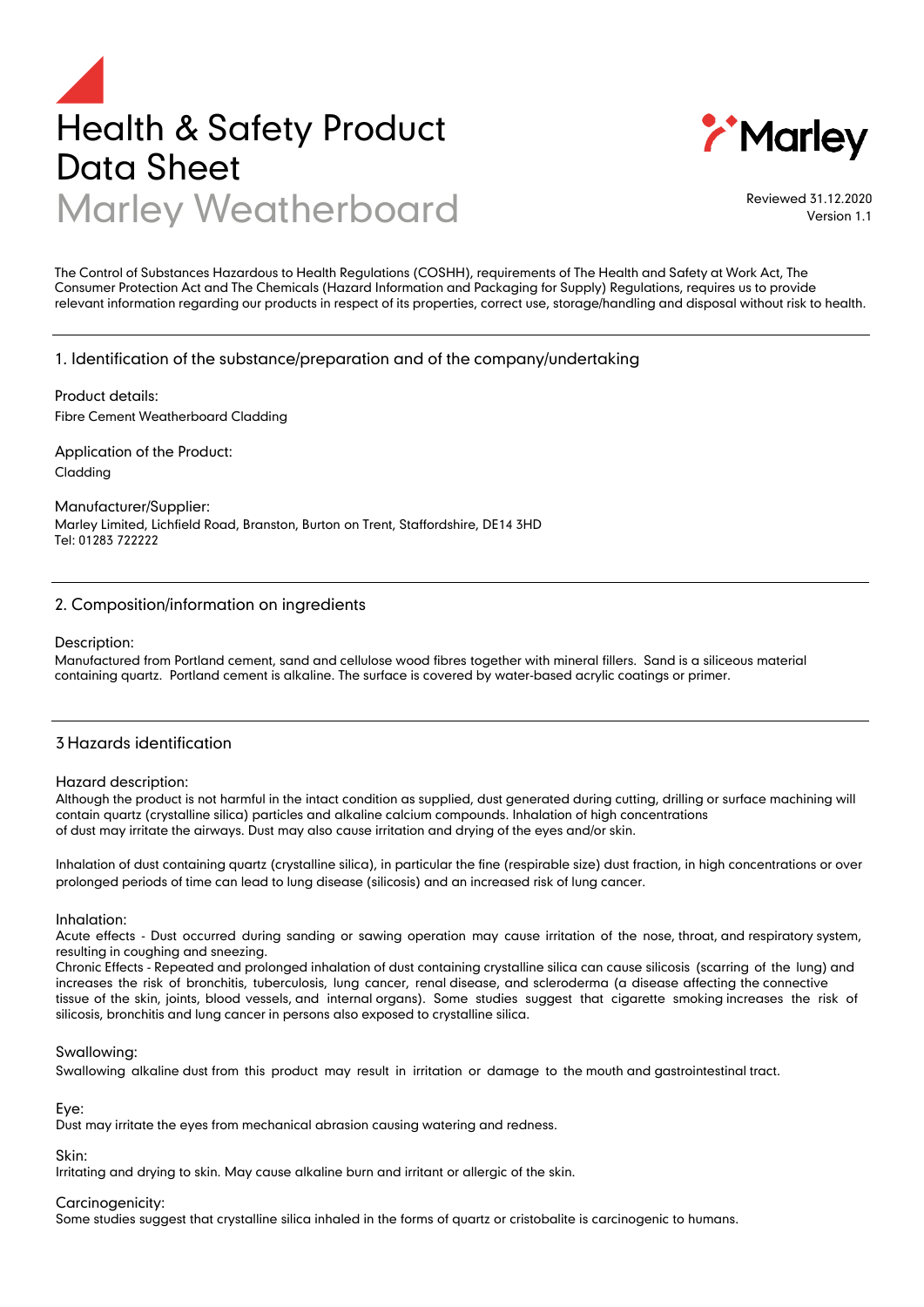



# Marley Weatherboard

Version 1.1

# LD50:

Silicon Dioxide: Rat oral >22,500 mg/kg Mouse oral>10,500 mg/kg

| Component<br>Substance Name                  | <b>CAS Number</b> | Proportion (by weight) | <b>Risk phrases</b> |
|----------------------------------------------|-------------------|------------------------|---------------------|
| Crystalline Silica (Quartz)                  | 14808-60-7        | $30-40%$               |                     |
| <b>Portland Cement</b>                       | 65997-15-1        | $30-40%$               | R36 R37 R38         |
| Cellulose                                    | 9004-34-6         | $< 10 \%$              |                     |
| Other non-hazardous ingredients<br>(fillers) |                   | 10-40 %                |                     |

# 4 First-aid measures

#### General information:

There are no specific requirements when using fibre cement weatherboards other than the appropriate treatment of minor injuries.

#### Swallowed:

If swallowed, rinse mouth and lips with water. Give water to drink to dilute stomach contents. Do not induce vomiting. If symptoms persist, seek medical attention. If unconscious, loosen tight clothing and lay the person on his/her left side. Give nothing by mouth to an individual who is not alert and conscious.

#### Eye Contact:

Remove contact lens or eyeglasses. Flush thoroughly with flowing water or saline for at least 15 minutes. Seek medical attention if redness persists or visual changes occur.

### Skin Contact:

Wash with mild soap and water. Contact physician if irritation persists or later develops.

#### Inhaled:

Move from dusty area to fresh air. If shortness of breath or wheezing develops, seek medical attention.

#### Accidents:

Where products strike or crush parts of the body should be referred to a suitably qualified medical practitioner. In all cases of doubt or where symptoms persist, medical advice should be obtained.

# 5 Fire-fighting measures

Suitable extinguishing agents:

Marley Weatherboard fibre cement products are not flammable and are non-explosive.

#### Extinguishing media:

Appropriate extinguishing media such as carbon dioxide, foam, water or dry chemical should be used for any surrounding fire.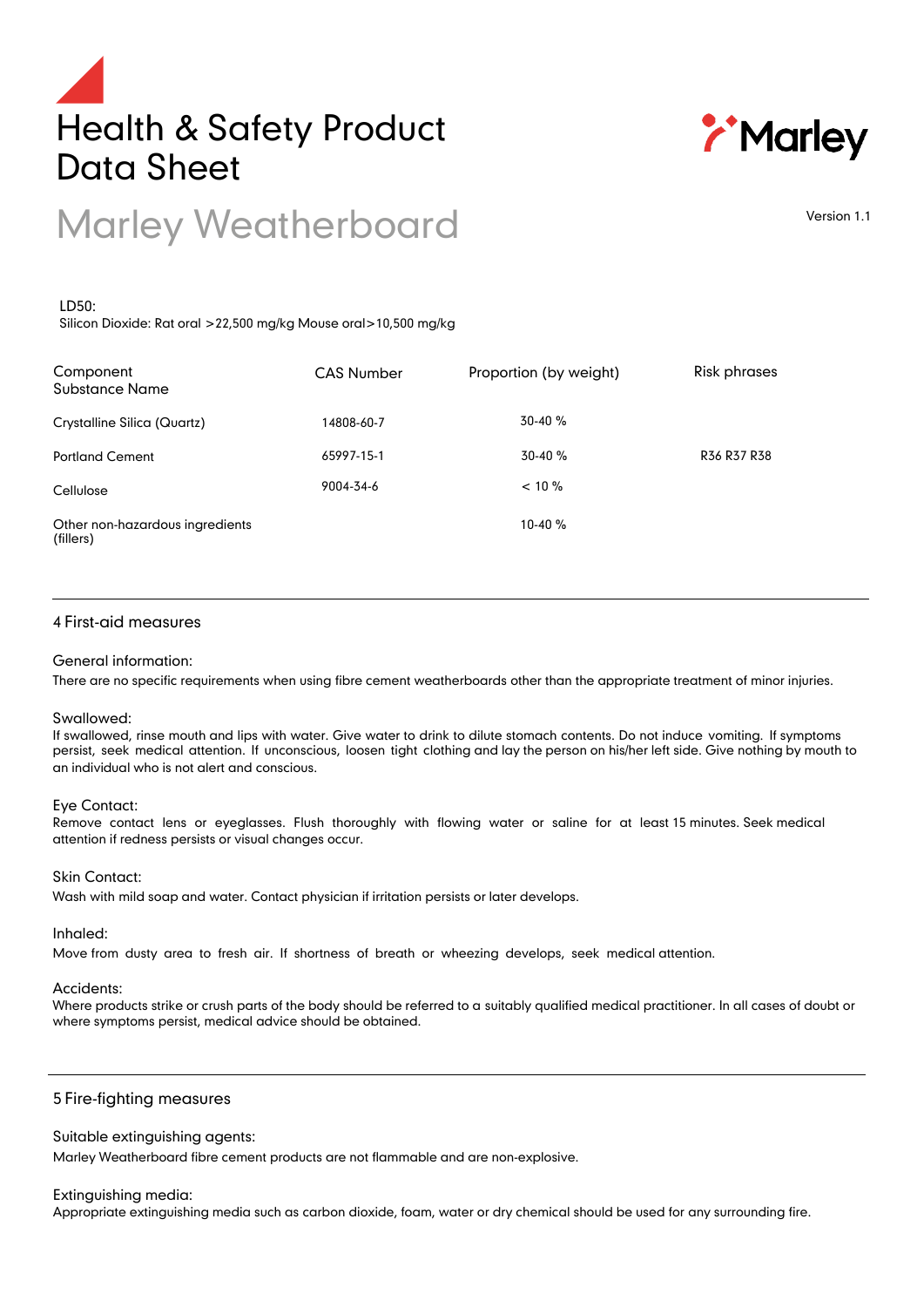# Health & Safety Product Data Sheet Marley Weatherboard Version 1.1



#### 6 Accidental release measures

No special measures are required for retrieval of dropped or broken product but good housekeeping practices should be used to clean areas affected by dust release on working.

A high efficiency vacuum cleaner fitted with a HEPA filter is the best method of cleaning. A fine water spray should be used for dust suppression when sweeping.

# 7 Handling and storage

#### Information for safe handling:

Where plastic banding is used to contain weatherboards the bands are under tension and may fly when cut. Caution should be taken when cutting these straps to prevent personal injury. Packs should be lifted by correctly positioned handling forks. When handling pack bundles and separate weatherboards, these should be lifted and carried on edge, never face down. Personal injury due to strains and ruptures should be avoided if the requirements of The Manual Handling Operations Regulations are implemented.

#### Storage:

Packs should be stored in dry conditions on level ground.

# 8 Exposure controls/personal protection

Weatherboards have edges that may be sharp or abrasive, therefore suitable gloves should be worn when handling. When cutting or drilling weatherboards, ensure that Dust exposure is minimised by following recommended practices to limit release. Work in a well-ventilated area, outdoors whenever possible. Preferably use score and snap, shears or guillotines for cutting. When circular saws are used, these should be with dust suppression and removal via HEPA vacuum attachment. Approved Respiratory protection should be selected in accordance with the level of crystalline silica indicated by dust sampling. When this is not determined, protection should be to the highest level of concentration.

Occupational Exposure Limit (OEL) Dust – 8 hr T.W.A. 10 mg/m $3$  (total inhalable dust) 4 mg/m<sup>3</sup> (total respirable dust)

#### Workplace Exposure Limit (WEL) Respirable Crystalline Silica - 8hr T.W.A. - 0.1 mg/m<sup>3</sup> respirable silica

#### Cutting/Sanding/Rebating/Drilling/Other Machining

If cutting, sanding, rebating, drilling, or other machining is performed; you should always wear an approved dust mask or respirator and warn others in the immediate area.

Respiratory protection - Select respirators or safety dust masks based on the level of exposure to crystalline silica measured by dust sampling. Use respirators that offer protection to the highest concentrations of crystalline silica if the actual concentrations are unknown.

Eye - When cutting material, dust resistant safety glasses with side shields should be worn.

Skin - Loose comfortable clothing should be worn with long sleeved shirts and long trousers, a helmet or cap and gloves to prevent skin contact with dust or debris. Work clothes should be washed regularly.

Cleaning - A fine water spray should be used to suppress dust during sweeping. A better means of collecting particles is to use a HEPA vacuum cleaner.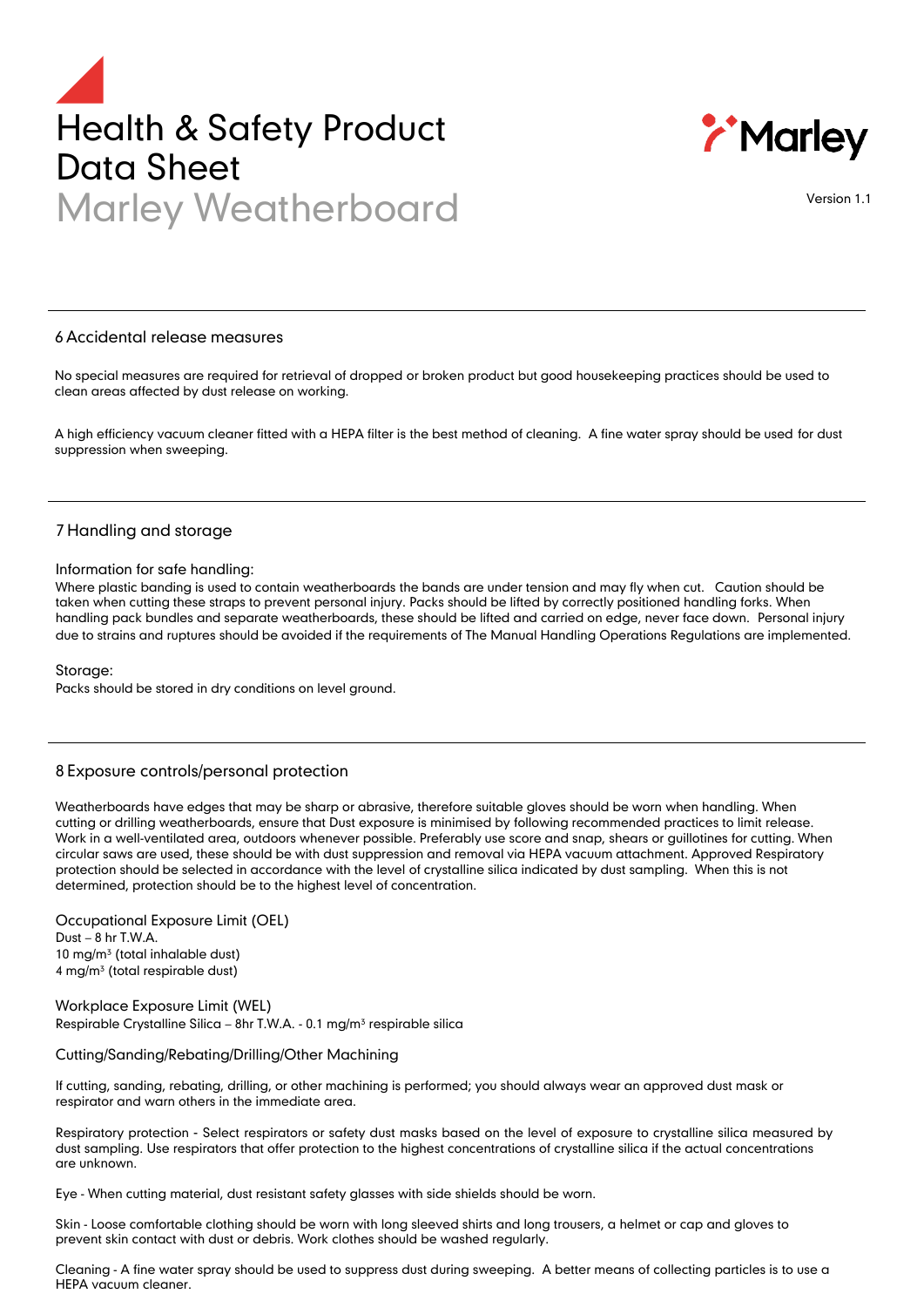# Health & Safety Product Data Sheet Marley Weatherboard



Version 1.1

# 9 Physical and chemical properties

General Information:

Solid boards or planks of varying dimensions as indicated in product literature. Surfaces covered by coloured acrylic paint or primer.

Properties: Not applicable.

# 10 Stability and reactivity

Marley fibre cement weatherboards are stable and non-reactive when supplied.

# 11Toxicological information

Acute toxicity: Not applicable.

Additional toxicological information: The product is not subject to classification according to the calculation method of the General EU Classification Guidelines

# 12 Ecological information

Not applicable.

# 13 Disposal considerations

### General notes:

Redundant product and packaging should be recycled or disposed of via a specialist contractor. Advice on the preferred method should be obtained from the local authority waste disposal officer.

# 14 Transport information

General notes: No special precautions required